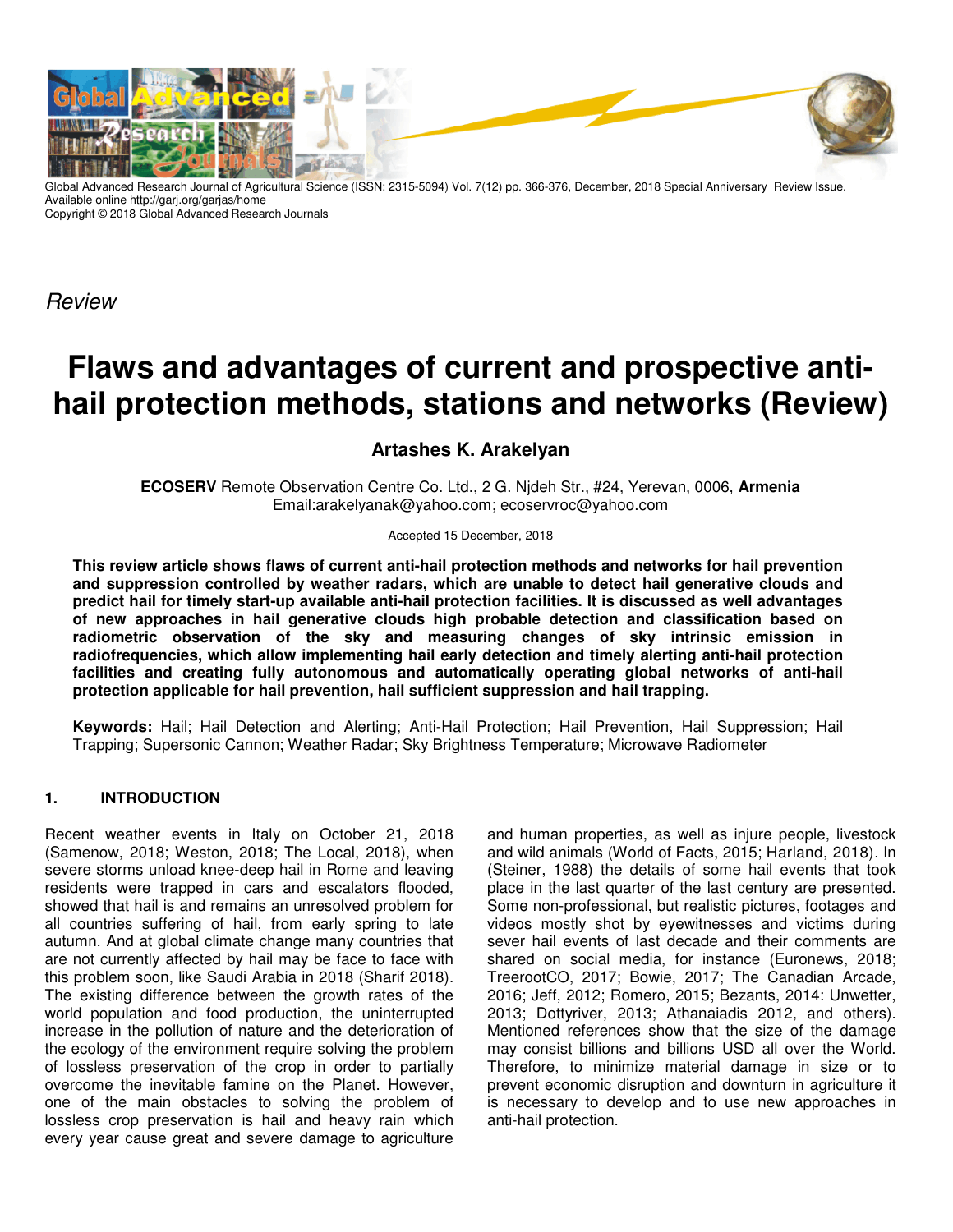#### **2. Current Status of the Art**

At present the anti-hail protection is implemented by the following three methods: hail prevention method, which hinders in advance hail formation or interrupts the further growth of small ice particles in clouds, hail suppression method, which hinders the growth of already formed small and moderate hailstones into large ones, and plants overlapping method, which complete hinders or reduces the physical-mechanical impact of hail on the plant.

The overlapping method of plants by the anti-hail net of course is an efficient technique for protection. However, this technique is widely employed to protect some important farms only, and never for wheat and corn fields, for forage and herbaceous vegetation fields, since, the expenses of the anti-hail net's installation and handling are high enough and in a case of large-area farms the overlapping will cost very expensive. Really, in various countries (in Armenia, for Instance) the cost is about 18,000-20,000 USD per hectare for installation and is about 1,200-1,500 USD/hectare/year for both mandatory required handling operations (unroll nets in springtime and roll up in winter). In addition, its use is limited, and after a few years the net must be fully renovated and repaired. And therefore, to use the net throughout the warranty period, and not replace the net with a new one before that period, in some countries with a continental climate, when winter temperature is -20 $^{\circ}$  ÷ -25 $^{\circ}$ C, and the summer temperature under the sun can reach  $50^0 \div 60^0$ C, it is necessary to collect and store the net in warehouses in winter. It should also be borne in mind that the likelihood that the same garden, orchard or vineyard will be damaged by hail every year is very small. Most likely, hail can damage the crop of the same area only once every 3 or 4 years.

Unfortunately, in spite of its high cost the anti hail net is not efficient in the event of severe hail storms. Consequences are potentially even worse than for a completely unprotected farm, because if the net's structure collapses on the crops the grower will often be forced to replant the entire afflicted areas (Anti-Hail News). Really, in a case of the severe hail with a thickness of 10cm the weight of the ice on each square meter of the net's area will be about 80-90 Kg. Therefore, it is more reasonable to protect such areas as well additionally by cheaper cost methods and means of hail suppression and to prevent initially the severe hail using supersonic cannons (gasgenerators), for instance, which may operate autonomous and automatically.

Two other techniques for hail prevention and suppression is widely employed in the world: seeding of clouds with silver iodide or other substances, which induce freezing to occur at warmer temperatures than otherwise, and the use of sonic cannons or other kinds of explosive devices.

There are two ways in which seeding is postulated to reduce hail severity. Seeding is intended to cause a vast increase in hail embryos, none of which grows to large hail because of competition for the available liquid water. Another approach, premature rainout, involves seeding of cloud elements at an early stage, so that particles which might otherwise become hail embryos fall out of the cloud as rain from lower levels rather than ascend to the higher levels where hail formation takes place. Seeding of clouds, which is implemented by shells or rockets, is an expensive and ecologically harmful one, since each shell or rocket (Alazan-5, for instance) contains 12.6g silver iodide (Antigrad) and costs 20-30USD at least, and for seeding of appeared hail or hail generative cloud a volley of 12-24 rockets is needed. It means that all quantity of silver of launched rockets and their debris (~4.7kg each (Antigrad)) will fall to the ground. Besides, as mentioned in (Steiner, 1988), carefully designed scientific experiments have not demonstrated any reduction of hail resulting from cloud seeding, however there is evidence that many hail suppression operations in various parts of the world appear to have reduced hail damage. There is another problem with rockets and shells application for anti-hail protection of near boundary areas, since the flight range of shells and rockets is about 2-6 km, and at the slightest mistake a shell or rocket can cross the border of a neighboring state and thereby cause undesirable conflicts or tensions in interstate relations.

The use of supersonic cannons, which are cheap and ecologically harmless in application, involves supersonic and significant shock waves generation by sequential detonating an explosive mixture of combustible gas (fuel) and air in a combustion chamber of the gas-generator and their direction upwardly to the sky. It is believed that the succession of shock waves transports positive ions from ground level to cloud level which disrupt formation of hail nuclei. It is assumed as well that due to the shockwaves which emanate from the gas-generators, the super cooling water situated on the external layer of hailstone is transformed from liquid state to solid state. Therefore the hail nuclei do not melt anymore and remain at small sizes which thus prevent them from inflicting damage when they hit the ground. By selecting material and quantity of the combustible fuel, number and duration of detonations it is possible to provide significant shock waves and to effect on the hail clouds up to 10km of altitude (Ollivier, 1995), changing hail cloud structure, preventing further development of hail and transforming hail into rain or wet snow or small ice drops.

Both described techniques of hail prevention and suppression are not efficient against already formed hailstones and severe hail, so the most important requirement in their application remains their timely startup. Shells or rockets must be fired or launched at least in cumulonimbus before large hailstones forming. Of course, it is more reasonable to fire shells or to launch rockets in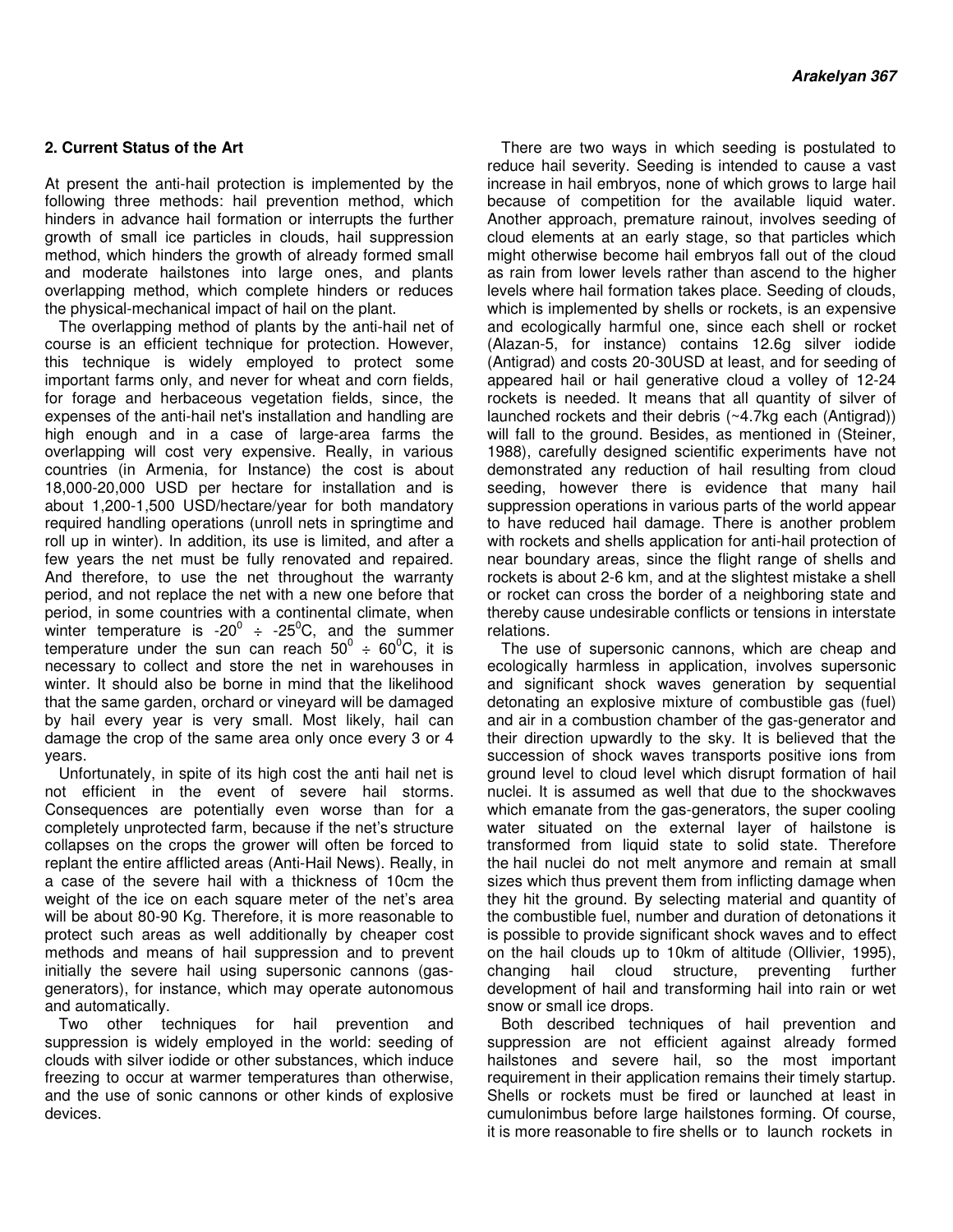nimbus (hail generative cloud), in order to prevent the formation of hail at once, but it will become very expensive way for anti-hail protection and will require the development of new types of devices for hail generative clouds' detection with high probability. The hail preventing supersonic cannon's (gas-generator's) operation must be approximately initiated 15-20 minutes before hail storm forming or storm arrival. The efficiency of both techniques decreases in proportion to startup delay. If the anti-hail device is activated when the storm is directly above, its efficiency will be very low. Therefore, for both techniques of protection it is strongly recommended to use them in conjunction with hail and hail generative clouds detectors.

Despite the fact that in some countries anti-hail launchers are manually controlled and their positioning along both azimuth and elevation directions are regulated on the basis of commands coming from human operators, in most countries for hail detection and clouds accurate and timely seeding usually powerful Weather Doppler radar is used, operating at short centimeter band of waves.

The control of separately operating cannon or a small group of cannons is carried out by the staff operator, manually or remotely by means of cellular or radio communications, in accordance with their visual observations, which is not acceptable for effective prevention or suppression of the hail, since include human factor. Usually, the anti-hail protection network, including a plurality of spatially distributed supersonic gas-generators and coordinating by the State, also controlled by the radar.

#### **3. Flaws of Radar in Hail Prediction**

Although these radars cost several hundred thousand (Weather Radar) or millions (Antigrad) USD, in dependence of the power and service facilities, however, they have serious disadvantages and cannot solve the problem totally. The Weather radar can detect and classify with high probability already formed hail clouds, but cannot classify hail generative (hail bearing) clouds which may be transformed in hailstorms. In addition, the meteorological radar consumes relatively high power 0.2kW (Weather Radar) and 14kW+14kW (Antigrad) and requires certain installation and operating conditions, which should provide the necessary condition for direct observation.

Really, the reflection coefficient of the smooth surface by power under zero incident angle of sensing is defined as;

$$
R^{2} = \left| \frac{1 - \sqrt{\widetilde{\mathcal{E}}(\omega)}}{1 + \sqrt{\widetilde{\mathcal{E}}(\omega)}} \right|^{2},
$$

where,  $\widetilde{\mathcal{E}}(\omega)$ - is a complex dielectric permittivity,  $\omega = 2\pi f$  - is a circular frequency and  $f$  -is a signal frequency.

 The complex dielectric permittivity of pure water and ice is defined by the following equation (Petrenko, 1993; Artemov, Volkov);

,

$$
\widetilde{\mathcal{E}}(\omega) = \mathcal{E}_{\infty} + \frac{\mathcal{E}_{s} - \mathcal{E}_{\infty}}{1 + \omega^{2} \tau_{D}^{2}} + l \frac{\mathcal{E}_{s} - \mathcal{E}_{\infty}}{1 + \omega^{2} \tau_{D}^{2}} \omega \tau_{D}
$$

where  $\mathcal{E}_{s}$  is a static dielectric permittivity  $(\omega \! < \! \epsilon \omega_{\scriptscriptstyle D})$  ,  $\mathcal{E}_{\infty}$  is a high-frequency dielectric permittivity  $\left(\omega\right>>\omega_{\scriptscriptstyle D}^{\phantom i}\right),$  $\tau_D = \omega_D^{-1}$  is the Debye relaxation time,  $\omega_D = 2\pi f_D$ - is the Debye circular frequency,  $f^{}_{\!D}$  is the Debye frequency, and  $t = \sqrt{-1}$ .

The value of  $\mathcal{E}_s$  is about 90 for both water and ice at 0<sup>0</sup>C, and increases at low temperatures (Artemov, Volkov). The value of  $\mathcal{E}_{\infty}$  is about 5 and 3 for water and ice, and the value of  $\omega_{\text{p}}$  is about 20GHz and 5 kHz for water and ice,

respectively (Artemov, Volkov). Then the value of  $R^2$  is about 0.61 or 0.59 from the smooth water surface and is about 0.08 from the smooth ice surface at 9.6GHz and 3GHz of radiofrequencies, respectively. Thus, ice surface absorbs more and reflects less than water surface. It means that ice pellets will absorb more than water droplets. The above performed calculations serve only to illustrate the problem and nothing more.

 The primary radar equation for average received power *Pr* is defined by the following equation (Dimova, Albats, Bonch-Bruevich, 1975).

$$
\overline{P_r} = \frac{P_t G^2 \lambda^2 \sigma}{\left(4\pi\right)^3 R^4}
$$

where  $\emph{P}_{\emph{t}}$  - is a transmitted power,  $G$  - is an antenna gain,

 $\lambda$  - is a wavelength,  $R$  - is a range to the target, and  $\sigma$  is a parameter called the Radar Cross-Section (RCS) of the target.

In general RCS is determined by projected area and by the directivity (both of which are dependent on the bulk geometry of the object) and the reflectivity (dependent on the material composition and/or small-scale surface geometry of the object).

The RCS of a sphere is in most cases especially simple. If the diameter is large compared to the operating wavelength ( $\lambda \ll r$ ) then the RCS of a smooth reflective sphere with a radius  $r$  is just its projected geometrical area, or  $\sigma \!=\! {\pi \! r}^{2}$ , and this is constant with regard to wavelength and with regard to any linear polarization. But, when  $2\pi r/\lambda$  falls below 1.0, which is appropriate to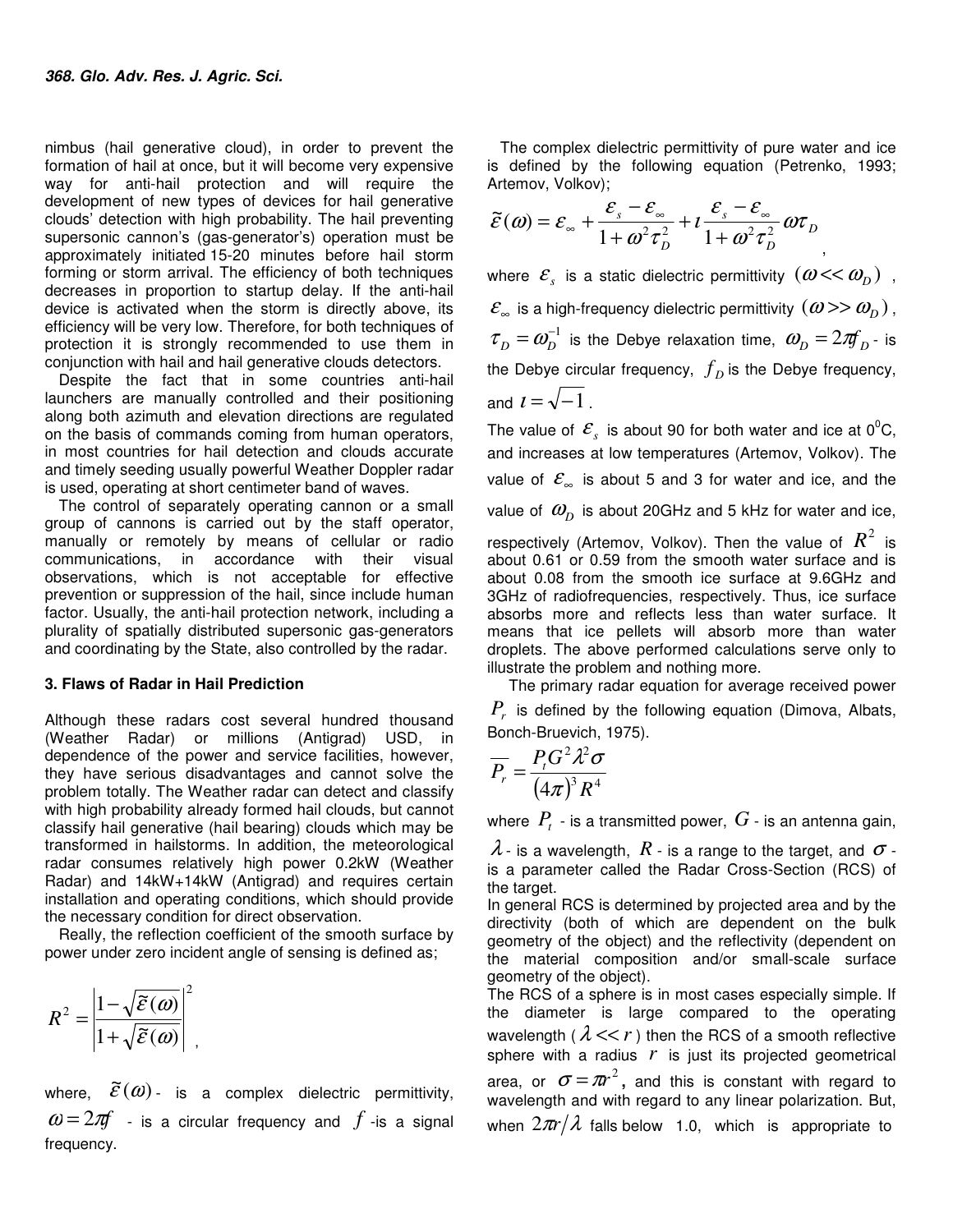weather radar detection of raindrops and hail the RCS is strongly and linearly wavelength-dependent (like the 4th power).

Solid spheres made of nonconductive materials will generally have an RCS of approximately zero. Rain drops and spherical hail stones have small RCS. However, rain clouds and hail clouds may have enough RCS to be detected by weather radar if water quantity in clouds is enough for that.

Water droplets in clouds in rare case can grow in size up to 10mm in diameter. Opposite, hail pellets can grow their size up to 10cm and more in diameter (Jeff, 2012; World of Facts, 2015; Bowie, 2016) and mostly with a ruffle non spherical shape RCS of which is higher than RCS of spherical pellets of the same diameter.

To show flaws of weather radar for the task of hail generative clouds detection and recognizing (classification) let's assume that a cloud (a cumulonimbus) appears on the horizon with a mixed composition of water droplets and hail pellets of small size. Moreover, let's suppose that water droplets and hailstones have the same sizes and spherically shaped. Then RCS of cumulonimbus will be less than RCS of pure rain cloud (a nimbus) with the same quantity and sizes of droplets, since hail pellets in cumulonimbus will absorb part of the radar signal energy (power) and will decrease the power of the backscattered radar signal. And, since, detection and classification of hail or hail generative clouds is performed on the background of cloudy sky for high probable detection of hail generative clouds it will be necessary to set detection threshold of the cumulonimbus below the detection threshold of nimbus. But then there will be a high level for false alarm, which will lead to huge expenses in anti-hail protection and in undesirable pollution of agricultural lands, since it will be necessary to fire shells or to launch rockets in any nimbus is appearing in the horizon. And probably, thereat, in all advertisements of weather radars and in their technical circulars there is not any information about probabilities of detection and false alarm which are very significant parameters for radars and their application.

With a further increase of hail pellets' sizes and distortions of their shapes RCS of the cloud will grow and it will be possible then to clearly argue the appearance of hail on the screen of the monitor of radar. But then it will be too late, because the moment to prevent or to suppress hail will be missed, and the only thing that can be done in this case it is to try to interrupt further growth of hail pellets and to force the hail to fall down in that state in which it was detected. However, this is not always possible, and it is not the best solution to ensure the effective protection of rural and urban areas from hail.

Thus, despite the existing advantages of the weather radar, such as the width and range of observation, relatively small spatial resolution of sensing, polarization capabilities, possibilities of estimating wind speeds and clouds velocities, the weather radar still cannot be used for

hail and hail generative clouds early prediction, high probable detection and classification with high probability, which are very significant for hail timely prevention and suppression. Therefore, a need in development and application of a new type of detector-classifier is appeared for hail timely prevention and suppression which will cost cheap and will have additional advantages relatively the weather radar in hail and hail generative clouds detection and hail timely prediction.

#### **4. Application of Microwave Radiometry for Hail Early Detection and Prediction**

It is known that all objects greater absolute zero radiate a little microwave energy as well as visible and infrared because of thermal radiation. This radiation is called thermal radiation because it mainly depends on temperature and emissivity. Thermal radiation can be expressed in terms of black body theory.

A black body is matter which absorbs all electromagnetic energy incident upon it and does not reflect nor transmit any energy. According to Kirchhoff's law the ratio of the radiated energy from an object in thermal static equilibrium, to the absorbed energy is constant and only dependent on the wavelength and the physical temperature*T<sup>o</sup>* . A black

body shows the maximum radiation as compared with other matter. Therefore a black body is called a perfect radiator.

Real objects, the so called gray bodies are not identical to a black body but have constant emissivity which is less than a blackbody. Therefore, for real objects a correction for emissivity should be made because normal observed objects are not black bodies.

The emissivity  $\chi$  can be defined by the following formula (Dimova, Albats, Bonch-Bruevich, 1975).

$$
\chi = g_1(\lambda, T_o) / g(\lambda, T_o),
$$

where  $g_1(\lambda, T_o)$  – is a spectral density of thermal radiation (radiant energy) of an object,  $g(\lambda, T_o)$  – is a spectral density of thermal radiation of blackbody at the same temperature as the object. For microwave range of

electromagnetic waves  $g(\lambda,T_o) = \frac{2\pi}{\lambda^2} k_b T_o$  $\lambda$ ,  $T_o$ ) =  $\frac{2\pi}{a^2}k_bT_o$ , where

 $k_{\scriptscriptstyle b} =$   $1.37 \cdot 10^{-23} [J/K]$  - is Boltzmann constant.

Emissivity ranges between 0 and 1 depending on the dielectric constant (permittivity) of the object, surface roughness, temperature, wavelength, incidence (look) angle, azimuth, polarization, etc. The temperature of the black body which radiates the same radiant energy as an observed object is called the brightness temperature  $T_{\scriptscriptstyle B}$  of the object and is expressed as  $T_{\scriptscriptstyle B} = \chi T_o$  .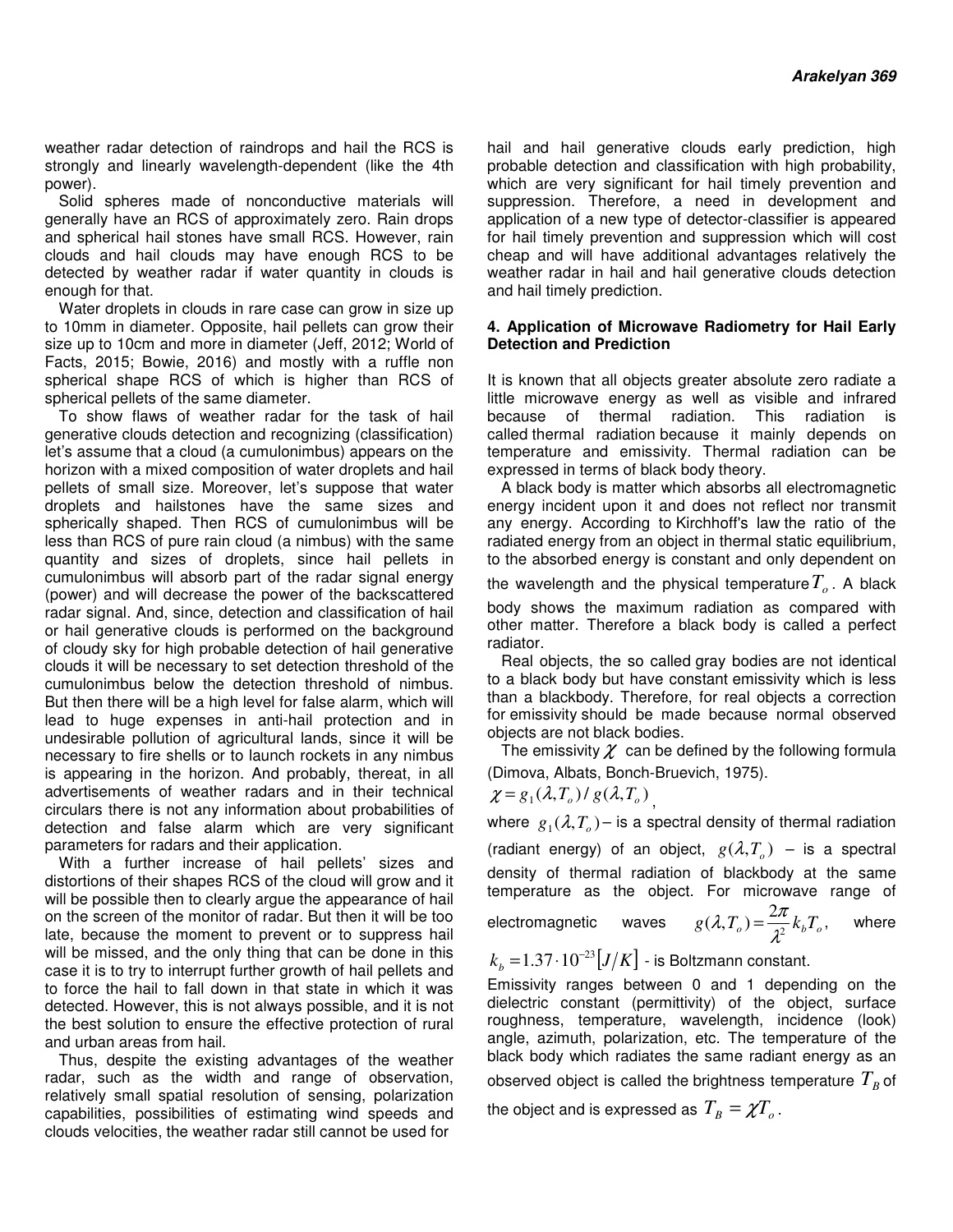Besides absorptivity and emissivity gray objects possess as well reflectivity and reflect/scatter part of radiation incident upon them. Reflectivity  $G_r$  is defined by reflection (scattering) coefficient and ranges between 0 and 1 depending on the dielectric permittivity of the object, surface roughness, wavelength, incidence and azimuth angles, polarization, etc., and related to emissivity as  $G_r = 1 - \chi$ . Reflected energy from the object can be represented as well by brightness temperature  $T_{Br} = G_r T_{Ba}$ , where  $T_{Ba}$  is brightness temperature of ambient. Then, the total energy coming from the object can be described by the so-called apparent temperature  $T_{ap} = T_B + T_{Br} = \chi T_o + G_r T_{Ba}$ . The increase in apparent temperature is called thermal contrast.

 For smooth surfaces, emissivity is defined by specular reflection coefficient as  $\chi = 1 - R^2$ . Consequently, according to the calculations of section 3, emissivity of water and ice smooth surfaces at zero incidence angles will be about 0.39 and 0.41 for water surface at 9.5GHz and 3GHz radio frequencies and about 0.92 for ice surface at both radio frequencies.

It means that open water surfaces are relatively poor emitters (and good reflectors) of microwave energy because of water's large dielectric permittivity. Ice on the other hand is a relatively good emitter (poor reflector) of microwave energy. Therefore, the difference in microwave emissions of water droplets and ice pellets allows for high probable detection and classification of cumulonimbus on the background of rain clouds and nimbuses in particular, since even if one water droplet will be transformed into ice pellet a thermal contrast will appear at once, which in the ideal case can be detected by super high sensitive passive microwave sensors. Passive microwave sensors are referred to as microwave radiometers. Microwave radiometers measure the emitted radiance from objects and ambient. This is often referred to as antenna temperature  $T_A$  which is related to the apparent temperature and antenna pattern characteristics as follows  $\int T_{_{ap}} G^{\,2}(\Omega)d\Omega \left/ \int\! G^{\,2}(\Omega)d\Omega \right.$ Ω  $T_A = T_{ap} G^2(\Omega) d\Omega / \int G^2(\Omega) d\Omega$ *ob*  $A = \begin{bmatrix} a & a \\ a & b \end{bmatrix}$ 4<sup>π</sup>  $\mathcal{C}^2(\Omega)d\Omega \bigm / \bigl\lceil G^2(\Omega)d\Omega \bigr\rceil$  , where  $\,G^2(\Omega)$ 

is a power antenna pattern (antenna gain) and  $\Omega_{ab}$  is the solid angle corresponding to the object. The power of the recorded microwave radiation signal that is naturally emitted by objects and ambient at the output of the antenna-feeder path, or at the input of the radiometric receiver with a bandwidth ∆*f* is defined as

$$
P_s = g_s(f)\Delta f = k_b T_A \Delta f.
$$

Thus, microwave radiometers can be used for early detection and classification of hail and hail generative

clouds. However, the main issue is to determine frequencies more preferable in terms of the cost and reliability of early detection and timely prediction of hail and hail generative clouds.

Measured and estimated results of observed sky (clear and

cloudy) apparent temperatures  $T_{api}$  presented in **Figure** 

**1** (Hambaryan, Arakelyan, Arakelyan, 2014; Artashes Arakelyan, Astghik Hambaryan, Arsen Arakelyan, 2016) shows that radiometric contrasts due to occasional appearance of a hail cloud on the clear sky may reach up to 20-80K or more in dependence of the frequency band. This means that microwave radiometers with usual sensitivities ~0.2K (C-band), ~0.5K (Ku-band) and ~1.0K (Ka- band) at 1s integration time may be successfully used for hail detection and hail generative clouds classification. In **Figure 2** the results of unique field measurements are

presented of increments ∆*Tapi* of apparent (antenna) temperatures of smooth water surface of a swimming pool of 10x3m2 of size simultaneously at three microwave frequencies (5.6GHz, 15GHz and 37GHz), at vertical  $i =$  " $v$ " and horizontal  $\,i =$  " $h$ " polarizations, at 20 $^{\rm o}$  and 30 $^{\rm o}$ angles of incidence, under clear sky condition due to the occasional appearance in the sky the cumulonimbus that caused a heavy rain with rare hail of 0.5-0.8cm of sizes and perturbed the pool water surface (Arakelyan et al., 2010; Grigoryan et all, 2010; Arakelyan et all, 2011; Arakelyan, Hambaryan, Arakelyan, 2012; Arakelyan et all, 2012, Astghik Hambaryan, Artashes Arakelyan, Arsen Arakelyan, 2016).

According to the results presented in **Figure 1** (Hambaryan, Arakelyan, Arakelyan, 2014; Artashes Arakelyan, Astghik Hambaryan, Arsen Arakelyan, 2016) and in **Figure 2** (Arakelyan, Hambaryan, Arakelyan, 2012, Astghik Hambaryan, Artashes Arakelyan, Arsen Arakelyan, 2016), microwave frequencies from 10 to 37 GHz and above are more preferable for hail detection. In terms of cost, the preferred microwave frequencies are 10 GHz – 15 GHz. Microwave radiometers at these frequencies can cost 300-500 USD for mass production. Although for a frequency range of 37GHz, the cost of radiometers for mass production can be about 1000–1500 USD, however, the frequency band of 37 GHz is more preferable due to the high level of thermal contrasts from ice particles.

#### **5. A Method of a Restricted Areas' Anti-Hail Protection and Hail Trapping**

The idea to use microwave radiometers for hail and hail generative clouds early detection, which is very significant for hail prevention and suppression by timely starting-up of sonic generators has been initially patented in Armenia as an invention (Arakelyan, 2013). After that the invention was patented in China (Arakelyan, 2016a), in the USA (Arakelyan, 2016b), in Canada (Arakelyan, 2017a), in the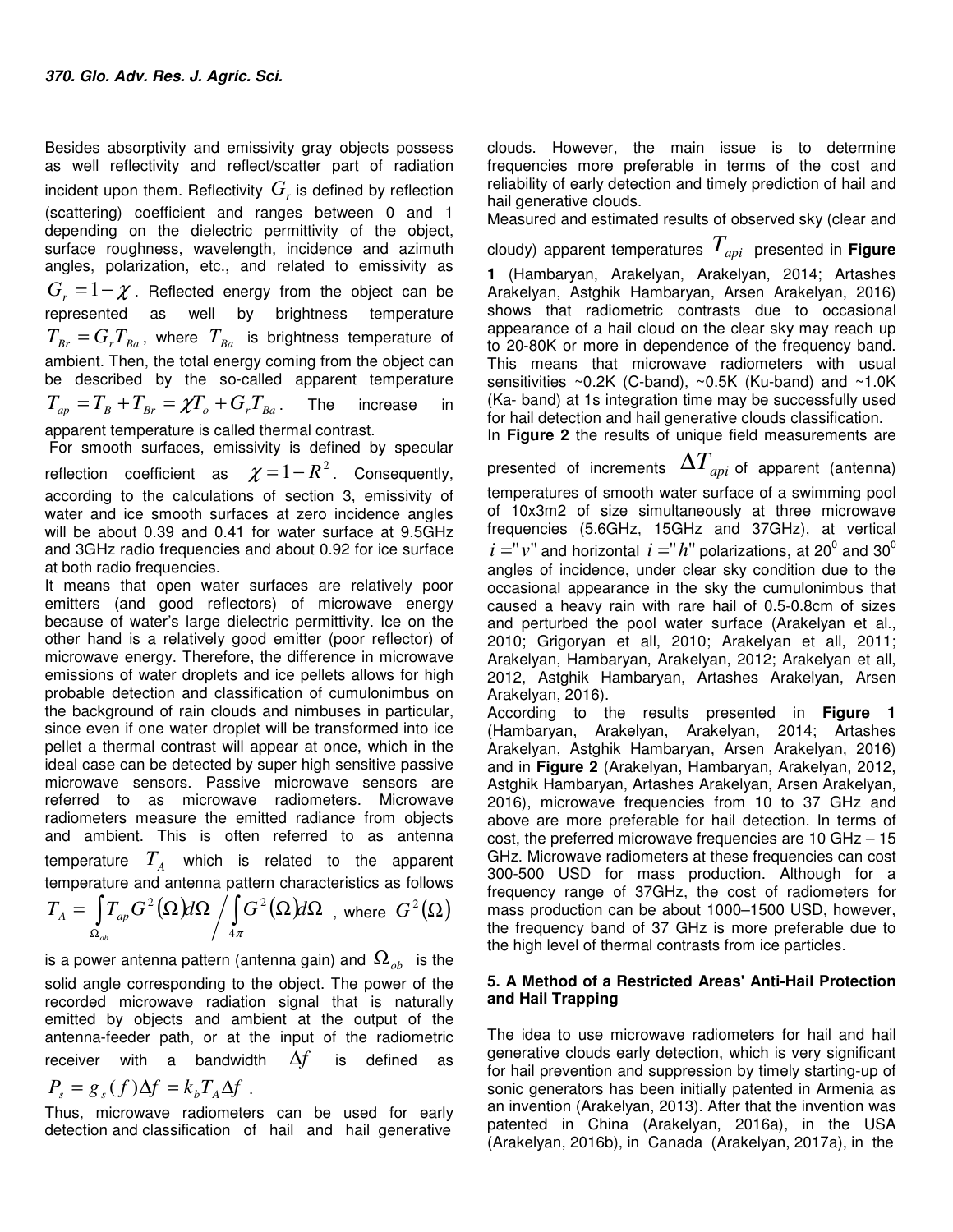

 **Figure 1** Clear sky and clouds brightness (apparent) temperatures at vertical polarization of radiometric sensing



**Figure 2** Frequency dependences of water surface radiometric (thermal) contrasts due to rain perturbation (1v and 1h) and appearance of nimbus at vertical (2v) and horizontal (2h) polarizations of radiometric sensing

EU (Arakelyan, 2017b), in the Russian Federation (Arakelyan, 2017c). On the basis of the obtained European Patent the invention is patented in France, in Germany, in Spain, in Italy, in Switzerland, in the UK and in Turkey. The invention is patenting also in India (Arakelyan, 2014).

The application of two microwave radiometers allows implement fully autonomous and automatically functioning anti-hail protection of an area of a minimum size of 50-70 hectare (circle space of a radius of ~500m) which is a

maximum size of protecting area by one sonic cannon (gas-generator) (Ollivier, 1995).

In **Figure 3** an outline of a version of implementation of a local network of autonomous and automatically functioning anti-hail protection of the protected area (1) of a limited size is presented. The far-range detector-alerter (2) set on the scanner (4) is used to observe sky of the adjacent land all around the protected area and to warn the anti-hail protection system (3) by alert signals about the impending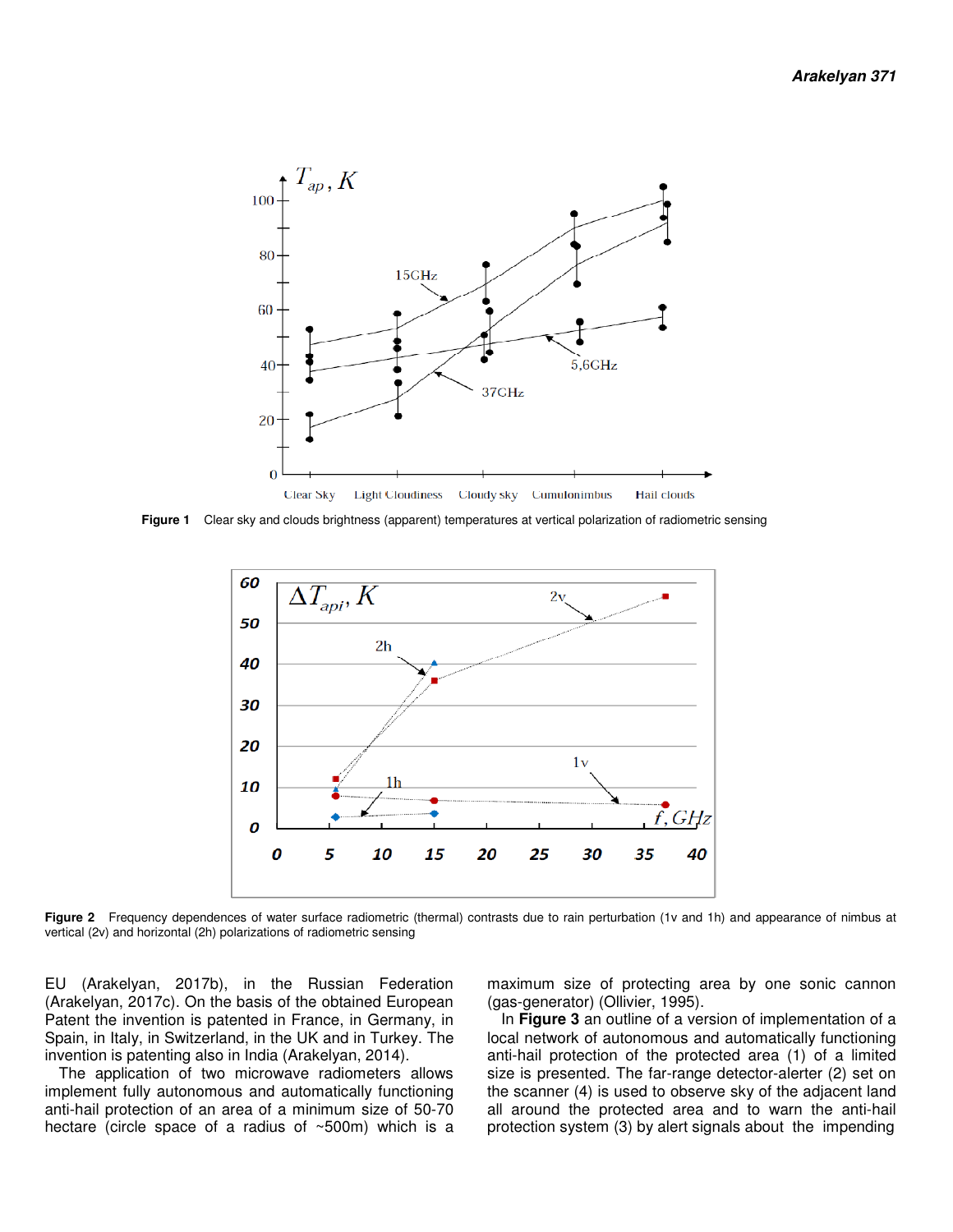

**Figure 3** An outline of a version of a local area anti-hail protection and hail trapping  $1 - a$  protected area of a limited size,  $1_{Ta}$  and  $1_{Tb} -$  hail trapping areas, 2 – a far-range detector-alerter, 3, 3a and 3b – hail prevention systems, 4 – a scanner, 5 – a local detector-alerter, 6 – a supersonic cannon (gasgenerator)

hail danger when it detects hail generative clouds or cumulonimbus at distant approaches to the protected area, usually 4-6km far to the protected area.

Detailed descriptions of operational peculiarities of a local network of anti hail protection of **Figure 3** and block diagrams of the far-range detector-alerter (2) and the hail prevention system (3) are presented in any of above mentioned patents (Arakelyan, 2013; Arakelyan, 2016a; Arakelyan, 2016b; Arakelyan, 2016c; Arakelyan, 2017a; Arakelyan, 2017b; Arakelyan, 2017c) and in (Arakelyan, 2017d). The scanned far-range detector-alerter (2), set on the scanner (4), permanently observes and measures continuously the adjacent land's sky intrinsic microwave emission under specified elevation angle of observation (tilted observation). Approximately up-directed local detector-alerter (5) simultaneously measures the protected area's sky intrinsic microwave emission and compares measured values with the "minimum" threshold level and starts-up the supersonic cannon (gas-generator) (6) if the sky intrinsic microwave emission exceeds the "minimum" threshold level. The local detector-alerter uninterruptedly listens as well radio ether to receive warning signals about impending hail danger transmitted on the air by the farrange detector-alerter when the danger is appeared. If the local detector-alerter receives warning signals then it begins to compare sky intrinsic emission with the "alert" threshold level, which is 3-15K lower of the "minimum" threshold level, and if measured values of the intrinsic

emission of the edge of the looming cloud exceed the "alert" threshold level, then the local detector-alerter startsup the sonic cannon (gas-generator).

For some regions, hail or cumulonimbus has a preferred direction and usually comes approximately from the same direction, and sometimes near of the protected area one can find places where hail is allowed. These facts can be used to capture hail, to force hail to fall out on the territory where its damage can be relatively small. The method of hail early detection and prediction by microwave radiometers described above makes it possible to implement a completely autonomous and automatically functioning network of hail traps. Such a network of hail traps first described in (Arakelyan, 2017d) can be completely implemented separately or in combination with an implemented network of anti-hail protection, if there are places near or far of the protected area where hail may be allowed fall out.

In **Figure 3** an outline of a version of realization of autonomous and automatically functioning network for hail capture in hail traps is presented as well. When the farrange detector-alerter (2) detects hail cloud or cumulonimbus coming from the preferred or from another direction and warns the local detector-alerter (5a) or (5b) of the anti-hail protection system (3a) or (3b) of the trapping area  $(1_{Ta})$  or  $(1_{Tb})$ , the detector-alerter (5a) or (5b) of the anti-hail protection system (3a) or (3b) starts-up the supersonic cannon (6a) or (6b) of the anti-hail protection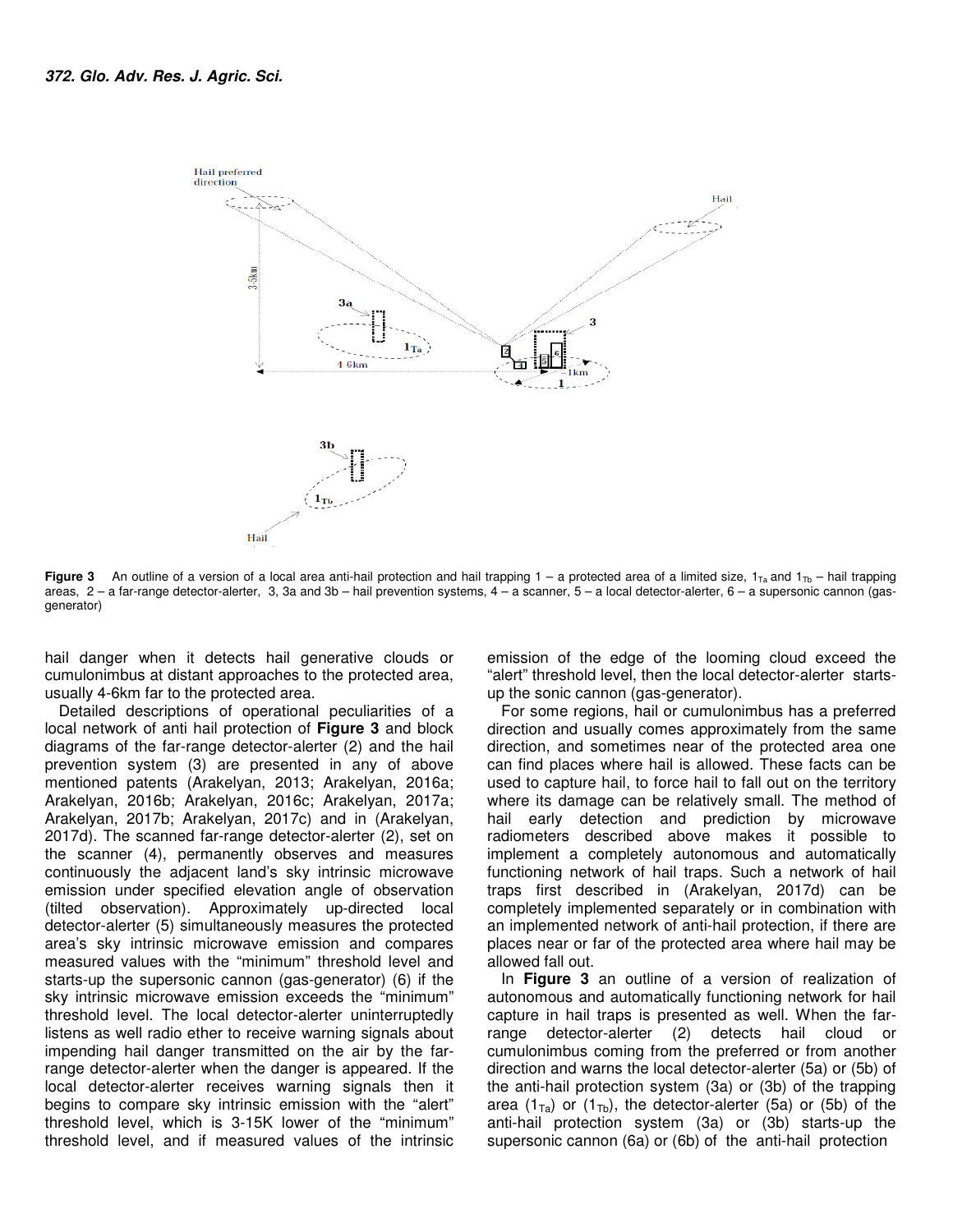system (3a) or (3b) by the above described way. In the absence of nearby located far-range detector-alerter the anti-hail protection system (3a) or (3b) works separately and uses "minimum" threshold level for starting-up the sonic generator (6a) or (6b). Simultaneously the anti-hail protection system (3a) or (3b) transmits on the air warning signals on impending hail danger from the trapping area  $(1_{Ta})$  or  $(1_{Tb})$  for protected areas located far away or for weather services.

When the far-range detector-alerter detects a cloud of severe hail which can approach to the trapping area  $(1_{T<sub>b</sub>})$ from the side of the protected area (1), crossing it, then the anti-hail protection system (3) alerted by the far-range detector-alerter turns-out the supersonic cannon (6) of the protected area and skips the hail cloud. Simultaneously, it warns the anti-hail protection system (3b) of the trapping area  $(1_{\text{Tb}})$  by transmitting on the air warning signals about impending hail danger from that azimuth direction, which starts-up the supersonic cannon (6b) when the signals of sky intrinsic emission exceed the "alert" threshold level. By this particular way of a solution, fully described in (Arakelyan, 2013; Arakelyan, 16a; Arakelyan, 16b; Arakelyan, 16c; Arakelyan, 2017a; Arakelyan, 2017b; Arakelyan 17c; Arakelyan, 2017d) it is possible to implement a fully autonomous and automatically functioning network of spatially distributed hail traps.

Described method of hail prediction and hail early detection by microwave radiometers allow as well enhance the efficiency of anti-hail protection and of hail trapping, in particular, by join application of two hail preventing techniques: by shock waves and by clouds seeding. However, by seeding clouds one needs to understand the enrichment of the lower layers of the atmosphere with reagent particles, by injecting during first few detonations a reagent into the combustion chamber of the supersonic cannon, which will be further transferred to the upper layers of the atmosphere by shock waves. Detailed block diagram of such a supersonic cannon (gas-generator) and the description of its application for hail prevention are fully described in (Arakelyan, 2013; Arakelyan, 16a; Arakelyan, 16b; Arakelyan, 16c; Arakelyan, 2017a; Arakelyan, 2017b; Arakelyan 17c).

### **6. Wide-Ranging Anti-Hail Protection of a Vast Area**

As shown above and in (Arakelyan, 2017d) by two radiometers it is possible to implement fully autonomous and automatically functioning of the anti-hail protecting device, like a supersonic cannon, for instance, and to provide anti-hail protection of the area (circle space) of 50- 70 hectare of a size. In accordance with (Artashes K. Arakelyan, 2017) by application hundreds, thousands radiometers it will be possible to perform a global anti-hail protection of a vast area functioned fully autonomous and automatically. But, if the cost of hundreds or thousands of radiometers can reach the cost of the meteorological radar,

then, where is it the benefit to use radiometers? The benefit is obvious from the following. In addition to the flaws of the radars in detecting and classifying hail and hail generative clouds, let us assume as well that the meteorological radar and thousands of radiometers protect the area of the same size. Then, in the event of an accidental failure of the radar, the whole protected area remains unprotected for a long time, since, it is not always possible to repair the failed radar on site, and its replacement will require large financial and labor costs and the time which is the main decisive factor for successful implementation of the protected area's anti-hail protection.

And in a case of radiometers, at the simultaneous failure of even half of the number of radiometers, which is almost unbelievable, only half or lesser part of the protected area will remain unprotected. Moreover, replacing or repairing faulty radiometers is easier, cheaper and faster than in the case of the radar. In addition, radiometers has low power consumption, can be supplied by a power from a small solar panel, they do not require certain installation or operating conditions, and as mentioned above, radiometric observations cannot miss the stage of transformation of water vapor and drops of water to hail, and can detect and classify hail and hail generative clouds better than radar.

In **Figure 4** an option is presented for implementation of a fully autonomous and automatically functioning largescale network of anti-hail protection to protect a vast area (1) comprising M>>1 spatially distributed protected sites (2) 50-70 hectares each and hail trapping areas  $(2<sub>T</sub>)$ . Each protected site (2) and hail trapping area ( $2<sub>T</sub>$ ) is equipped with an anti-hail protection system (3) comprising a powerful supersonic cannon and a local detector-alerter for early detection of impending hail or hail generative clouds, by measuring apparent temperature of the corresponding part of the sky just over the protected site or hail trapping area, and for timely starting-up the corresponding site's and trapping area's supersonic cannons. Detailed block diagrams of the corresponding site's local detector-alerter and supersonic cannon (gas-generator) are presented in (Arakelyan, 2017d; Artashes K. Arakelyan, 2017).

The large-scale network of anti-hail protection of the protected area (1) of any size, which is a particular case of a general solution fully described in (Arakelyan, 2013; Arakelyan, 2016a; Arakelyan, 2016b; Arakelyan, 2016c; Arakelyan, 2017a; Arakelyan, 2017b; Arakelyan, 2017c), is implemented by the following way. After initial running of the wide-ranging anti-hail protection network, that is after initial starting of all M anti-hail protection systems (supersonic cannons and corresponding local detectorsalerter), each anti-hail protection system of the network and the whole anti-hail protection network continue their operation autonomous and automatically. Each local detector-alerter of any of M anti-hail protection systems (3) with its up-directed antenna observes uninterruptedly (continuously) corresponding part of the sky, measures the power of signals of sky intrinsic microwave emission (more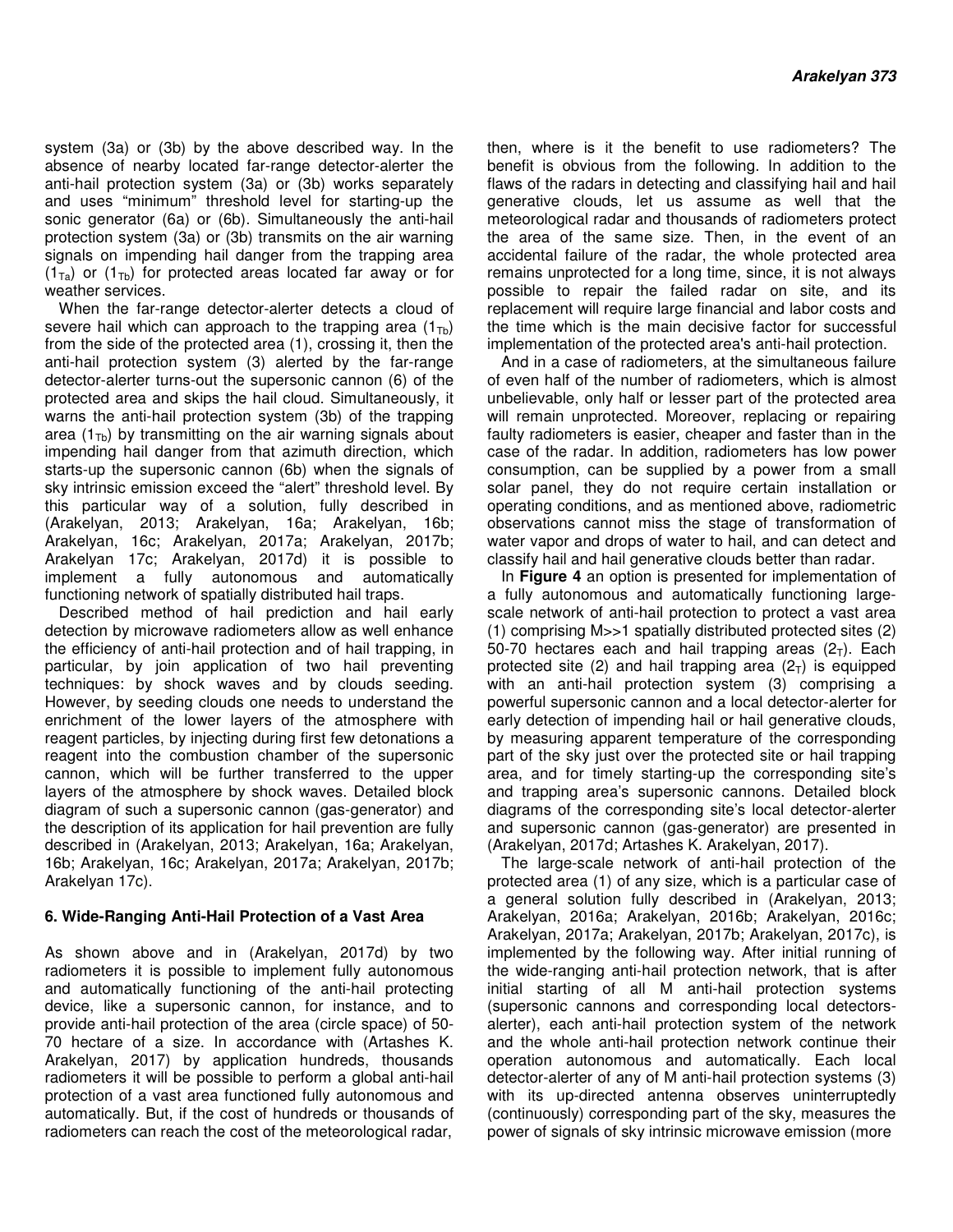

Figure 4 An outline of a version of large-scale anti-hail protection network  $1 - a$  protected area,  $2 - a$  protected site,  $2T - a$  trapping area,  $3 - a$ n antihail protection system comprising a local detector alerter and a supersonic cannon (gas-generator), 4 - a far-range detector-alerter with a scanner if necessary

exactly external emission or antenna temperature) and compares measured values with the "minimum" threshold level. When the measured value of the power of external emission exceeds the "minimum" threshold level, then the local detector-alerter starts-up corresponding supersonic cannon and simultaneously warns other anti-hail protection systems (3) about impending hail danger. Warned about the hail danger near located anti-hail protection systems decrease its threshold levels down to the "alert" threshold level and wait for further developments and when the measured values of the intrinsic emission of the edge of the looming cloud exceed the "alert" threshold level, then the nearby located local detector-alerter starts-up its supersonic cannon and simultaneously warns others by chain. This chain action is interrupted only when the threat of hail disappears.

The above described network is an effective one when marginal sites (2) of the protected area (1) can be used as hail traps and as an alerter which will provide required time for in time running of the internal sites supersonic cannons that is 15-20 minutes before the hail storm arrival. However, such a situation with marginal sites is not common. Usually, the marginal sites are agricultural lands too and for their highly effective protection it is necessary to get advance information about the impending hail storm. This problem is solved by the following way. Marginal sites of the protected area (1) in addition are equipped with a remote sensing complex of K far-detection (far-ranging) systems (4) spatially distributed along the edges of the protected area. It is shown as well in **Figure 4**. The remote sensing complex which serves the whole protected area (1) of M sites is used for far-ranging detection of hail or hail generative clouds over an adjacent land all around the protected area at a horizontal distance 4-6km far from the edge (boundary) of the protected area (1) and at the altitude 3-5km, as well as for warning the anti-hail protection systems of the protected sites of the protected area (1) by transmitting on the air the warning signals on impending hail danger from a certain adjacent land of the protected area of M sites. The number K depends on the type of spatial distribution of M sites and it can have a value from the interval [1÷M], e.g. if M sites are spatially distributed around a common center it will be possible to use only one  $(K=1)$  far detection system. If all M sites are located far apart as a long chain then for entire serving the protected area of M sites it will be necessary to use K=M far detection systems. Depending on the terrain relief, any of the far detection systems can be installed individually,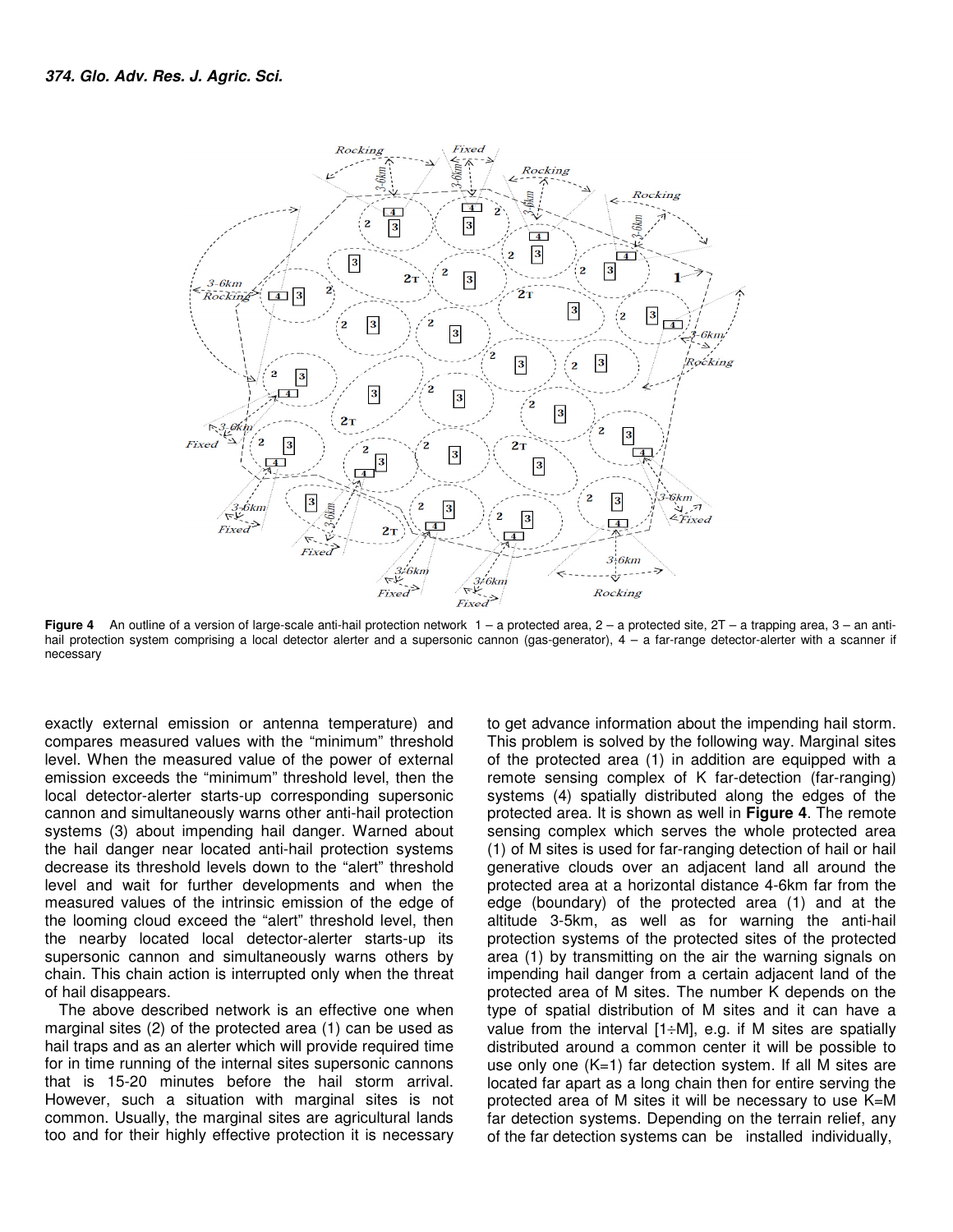near or at a distance from the corresponding detectoralerter, inside or outside the corresponding protection site, etc. Further action of the chain is described above and in (Artashes K. Arakelyan, 2017) in detail.

Sometimes, some of marginal supersonic cannons of **Figure 4** and supersonic cannons of trapping areas can be equipped in addition by reagent injecting facilities, to make hail to fall off in trapping areas and to quickly neutralize hail threat.

In (Arakelyan, 2013; Arakelyan, 2016a; Arakelyan, 2016b; Arakelyan, 2016c; Arakelyan, 2017a; Arakelyan, 2017b; Arakelyan, 2017c) it is described as well a method how to control the global anti-hail protection network from the single center which can be a preferable version for countries where anti hail protection is under the government care. This solution supposes to create a main control center that will receive warning signals transmitted on the air by far-detection systems or by local detectorsalerter, will process and will warn about impending hail danger those local detectors-alerter, corresponding sites of which may be directly affected by hail. Despite the apparent advantage this method suffers by some flaws too. The first one is - additional expenses connected with the main control center's creation and its exploitation. The second one is - if something happens with the main control center (an accidental failure) the whole protected area remains unprotected for a certain time required for its repairing.

#### **CONCLUSION**

Independently of frequency band and polarization microwave radars cannot predict hail in its early stage of forming, since high absorption peculiarities of ice particles, relatively to water droplets of the same sizes, may prevent timely detecting and classifying of hail clouds incipience which is the most required parameter for hail prevention and suppression at the beginning of hail clouds formation. Radars can detect and classify hail with high detection probability when hailstons grow to the certain, already large sizes, when all efforts to prevent or to suppress hail can be in vain.

Microwave radiometers which are applicable for measuring sky and clouds intrinsic emission are very sensitive to ice particles incipience in clouds. Microwave radiometers with usual sensitivities may be successfully used for hail early detection and classification, for hail early prediction and alerting on impending hail danger are necessary for hail timely prevention and suppression. By application of radiometric detectors-alerter it is possible to implement an autonomous and automatically functioning anti-hail protection of a local area of a limited size. By application of radiometric detectors-alerter it is possible as well to create fully autonomous and automatically functioning network for implementation of anti-hail

protection of a vast (unlimited) area, as well as to prevent and to suppress hail by capturing hail by fully autonomous and automatically functioning network of spatially distributed hail traps.

#### **REFERENCES**

Antigrad, www.hsrc-antigrad.com.

- Anti-Hail News, How to protect yourself against hail storms, Anti-hail net, http://www.anti-grele.fr/en/how-to-protect-yourself-against-hail-storms/.
- Arakelyan A (2017d). A New Approach in Hail Prevention Technique for a Locally Restricted Area, Agricultural Sciences, 8, 559-571. doi: 10.4236/as.2017.87042.
- Arakelyan AK (2013). A Method and a Network of Wide-Ranging Anti-Hail Protection, Armenian Patent # 2769, (in Armenian).
- Arakelyan AK (2014). An Automated Wide-Ranging Anti-Hail Protection Method and a Network, Indian patent application 1598/MUMNP/2014, 06/08/2014, Data of publication 08.05.2015.
- Arakelyan AK (2016a). An Automated Wide-Ranging Anti-Hail Protection Method and a Network, the Patent of People's Republic of China, # ZL2012800716222, Patentee Artashes Arakelyan, (in Chinese).
- Arakelyan AK (2016b). An Automated Wide-Ranging Anti-Hail Protection Method and a Network, the US Patent, # 9491912, Patentee Artashes Arakelyan.
- Arakelyan AK (2017a). An Automated Wide-Ranging Anti-Hail Protection Method and a Network, Canadian Patent, # 2862959, Patentee Artashes Arakelyan.
- Arakelyan AK (2017b). An Automated Wide-Ranging Anti-Hail Protection Method and a Network, European Patent, # 2725893, Patentee Artashes Arakelyan.
- Arakelyan AK (2017c). An Automated Wide-Ranging Anti-Hail Protection Method and a Network, Patent of the Russian Federation #2631894, Patentee Artashes Arakelyan.
- Arakelyan AK, Hambaryan AK, Arakelyan AA (2012a). Preliminary results of radiometric measurements of clear air and clouds brightness (antenna) temperatures at 37GHz, Sensing for Agriculture and Food Quality and Safety IV, Edited by M.S.Kim/S. and Tu/K. Chao, Proceedings of SPIE, 0277-786X, Vol.8369, 836903-1 – 836903-9.
- Arakelyan AK, Hambaryan AK, Arakelyan AA, Grigoryan ML, Karyan VV, Hovhannisyan GG (2011). Frequency and polarization peculiarities of water surface radar cross section and brightness temperature angular dependences and their changes due to clouds and rain, Proceedings of the OCEANS 2011 Conference and Exhibition, Kona, Hawaii, USA,19- 22 September, 9 pages, CD-Rom.
- Arakelyan AK, Hambaryan AK, Hambaryan VK, Arakelyan AA (2012b). Preliminary results of C-, Ku-, and Ka-band multi-frequency radiometric measurements of clear air and clouds brightness (antenna) temperatures, Proceedings of the International Workshop IRPhE 2012, Yerevan, Armenia, 16-17 October, 117-121.
- Arakelyan AK, Hambaryan AK, Hambaryan VK, Karyan VV, Manukyan MR, Grigoryan ML, Hovhannisyan GG, Arakelyan AA, Darbinyan SA (2010). Multi-Frequency and Polarimetric Measurements of Perturbed Water Surface Microwave Reflective and Emissive Characteristics by C-, and Ku-Band Combined Scatterometric-Radiometric Systems, Ocean sensing and Monitoring II, Edited by Weilin (Will) Hou and Robert A. Arnon, Proceedings of SPIE, Vol. 7678, 76780C-1 – 76780C-8.
- Artashes A, Astghik H, Arsen A (2016). A New Approach in Hail Detection and Prevention, Proceedings of the International Conference IGARSS 2016, Beijing, China, 10-15, July, 2016, 4 pages, (Flash Drive).
- Artashes K. Arakelyan, (2017). A New Way to Implement Fully Autonomous and Automatic Large-Scale Anti-Hail Protection, Global Advanced Research Journal of Agricultural Science (ISSN: 2315-5094) Vol. 6(11), pp. 361-373.
- Artemov VG, Volkov AA Water and Ice Dielectric Spectra Scaling at 0 °C, https://arxiv.org/ftp/arxiv/papers/1308/1308.1229.pdf.